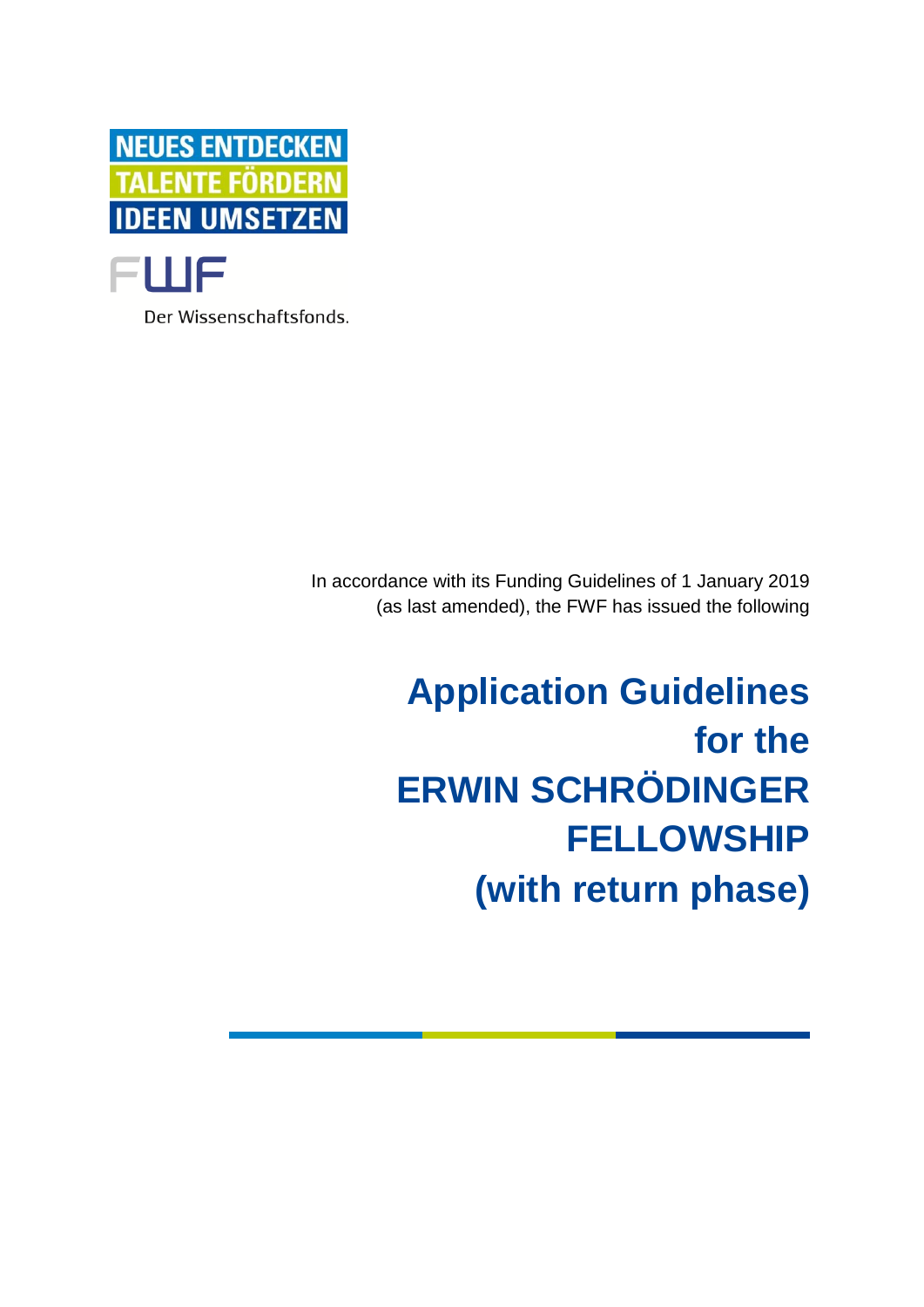

# **Table of contents**

| 1 <sub>1</sub> |      |                                                                                 |  |  |  |
|----------------|------|---------------------------------------------------------------------------------|--|--|--|
|                | 1.1. |                                                                                 |  |  |  |
|                | 1.2. |                                                                                 |  |  |  |
|                | 1.3. |                                                                                 |  |  |  |
|                | 1.4. |                                                                                 |  |  |  |
|                | 1.5. |                                                                                 |  |  |  |
|                | 1.6. |                                                                                 |  |  |  |
|                | 1.7. |                                                                                 |  |  |  |
| 2.             |      |                                                                                 |  |  |  |
|                | 2.1. |                                                                                 |  |  |  |
|                | 2.2. |                                                                                 |  |  |  |
|                |      | 2.2.1.                                                                          |  |  |  |
|                |      | 2.2.2.                                                                          |  |  |  |
|                |      | 2.2.3.                                                                          |  |  |  |
|                | 2.3. |                                                                                 |  |  |  |
|                |      | 2.3.1.                                                                          |  |  |  |
|                |      | Information on the chosen foreign research institution 11<br>2.3.2.             |  |  |  |
|                |      | Information on career development and the option to return 11<br>2.3.3.         |  |  |  |
|                | 2.4. |                                                                                 |  |  |  |
|                |      | 2.4.1.                                                                          |  |  |  |
|                |      | 2.4.2.<br>Annex 2: CV and description of previous research achievements11       |  |  |  |
|                |      | 2.4.3.                                                                          |  |  |  |
|                |      | 2.4.4.<br>Annex 4: Recommendation letter of the Austrian research institution12 |  |  |  |
|                |      | 2.4.5.                                                                          |  |  |  |
|                |      | 2.4.6.                                                                          |  |  |  |
|                | 2.5. |                                                                                 |  |  |  |
|                | 2.6. |                                                                                 |  |  |  |
|                | 2.7. |                                                                                 |  |  |  |
|                | 2.8. |                                                                                 |  |  |  |
| 3.             |      |                                                                                 |  |  |  |
| 4.             |      |                                                                                 |  |  |  |
| 5.             |      | Compliance with legal requirements and standards of research integrity16        |  |  |  |
| 6.             |      |                                                                                 |  |  |  |
|                |      |                                                                                 |  |  |  |
|                |      |                                                                                 |  |  |  |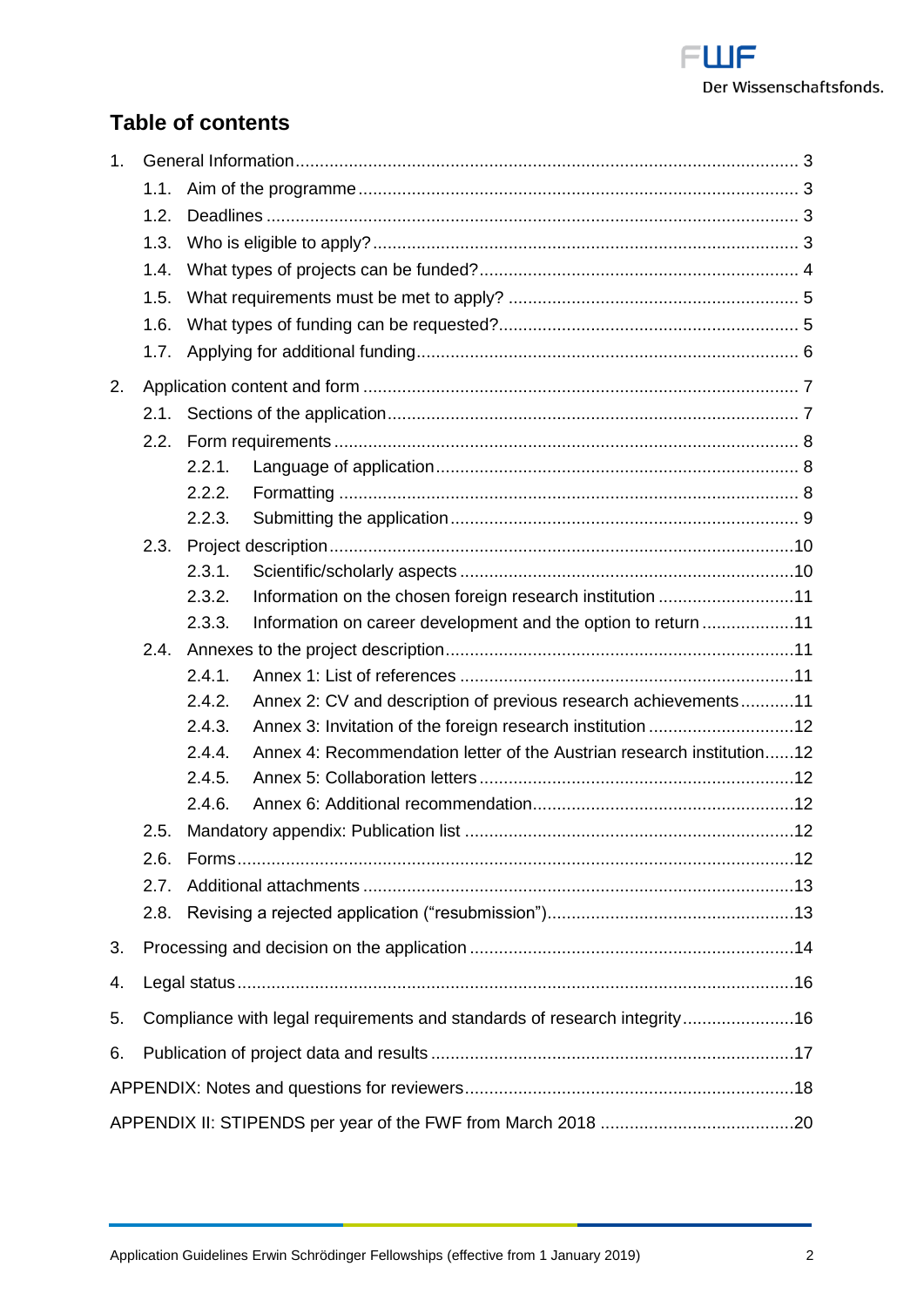

# <span id="page-2-0"></span>**1. General Information**

## <span id="page-2-1"></span>**1.1. Aim of the programme**

The "Erwin Schrödinger Fellowship" funding programme (hereinafter referred to as the "Schrödinger Fellowship") aims

- to enable young researchers of all disciplines who are normally based in Austria to work abroad at leading research institutions and in leading research programmes and thus gain research experience abroad during the postdoc stage;
- to open up new research approaches, methods, processes, and techniques through such research projects; and
- to thus contribute to the further development of science and research in Austria and make the acquired know-how available and useful for Austrian science and industry.

## <span id="page-2-2"></span>**1.2. Deadlines**

There are no submission deadlines for this programme; applications can be submitted at any time.

## <span id="page-2-3"></span>**1.3. Who is eligible to apply?**

Researchers of all disciplines are eligible to apply who meet the following application requirements:

- Doctoral degree (PhD). An application may be submitted at an earlier point in time if all the other requirements are fulfilled and if it appears that the applicant will receive the official doctoral degree (PhD) within the average processing period (approx. four months). Applicants who have completed their medical studies in Austria are only eligible to apply if they have a degree based on curricula N, O, Q 201; N, O, Q 094; or N, O 790, Q 794 or N 090 (please indicate which one in the curriculum vitae).
- Applicants must have had their main place of residence in Austria for at least three of the last ten years at the time of application, and/or must have been working continuously as a researcher in Austria for the last two years preceding the submission of the application [\(Territoriality principle\)](https://www.fwf.ac.at/fileadmin/files/Dokumente/Antragstellung/glossary_application-guidelines.pdf);
- Applicants must present the invitation from the chosen foreign research institution.
- If the application is submitted from abroad, please note: a postdoc stage<sup>1</sup> abroad (no matter where and at how many research institutions), which is to be extended by a Schrödinger Fellowship, may not last longer than three years including the Schrödinger Fellowship.
- Applicants who have performed their doctoral work abroad may apply for a Schrödinger Fellowship only on the condition that they carry out the project at a different research institution than the one at which they wrote their dissertation.
- **•** Applicants must have the option to return to an Austrian research institution where they can apply the know-how they gained abroad.
- If funding is requested for the return phase (see [Section 2.3.3.\)](#page-10-1), the application must include a coherent description of the way in which the acquired know-how will be applied

<sup>1</sup> "Postdoc stage" refers to research experience since the date of conferral of the doctoral degree (PhD).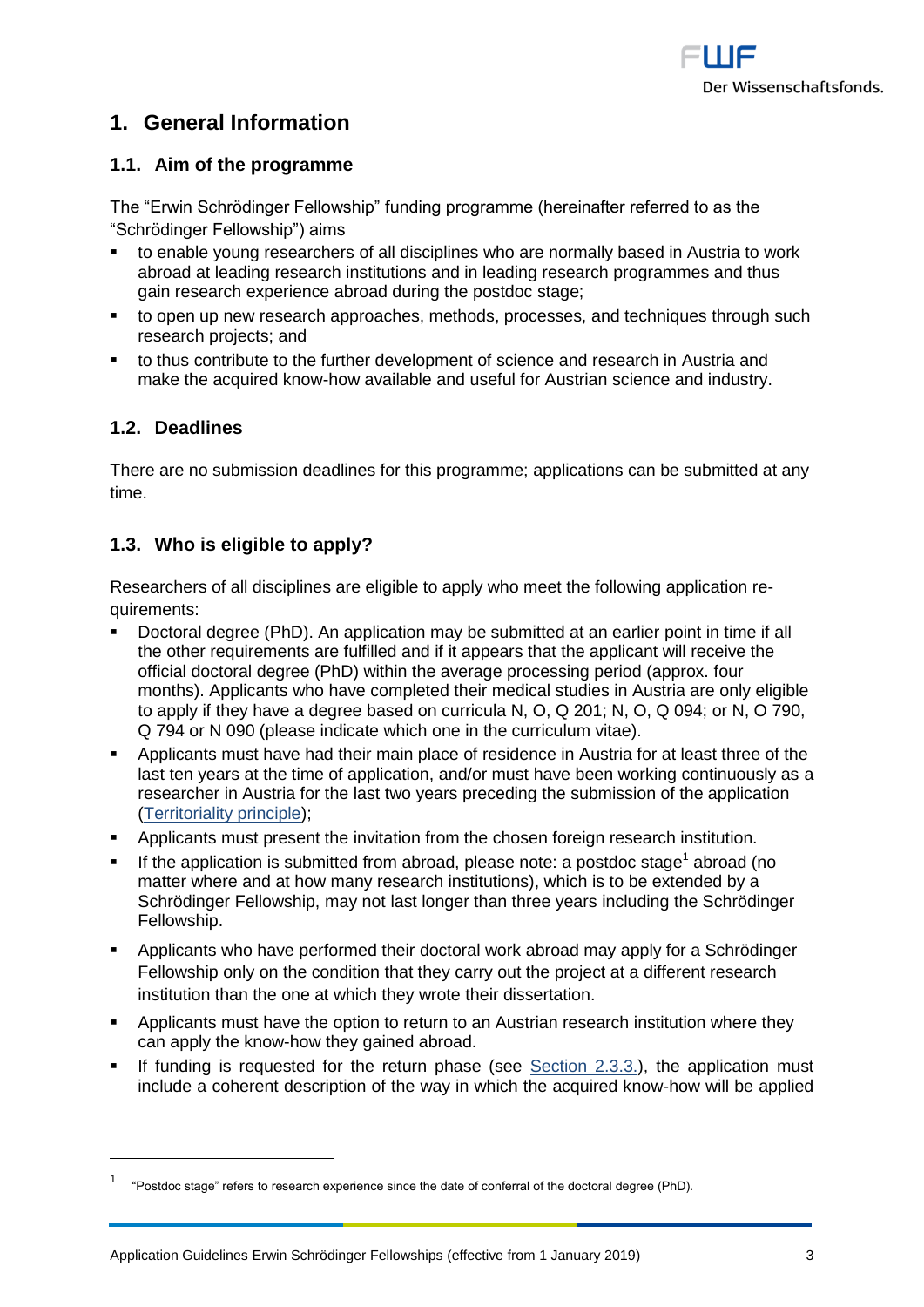

in Austria (for instance, the continuation or completion of the project, new research projects based on the insights gained abroad, etc.).

Please note that there are limits to the number of ongoing projects in which one researcher can serve as principal investigator. Further information on restrictions concerning the number of ongoing projects and limits on the submission of applications can be found at [Restriction](https://www.fwf.ac.at/fileadmin/files/Dokumente/Antragstellung/project_number_limit.pdf) on the number of projects.

## <span id="page-3-0"></span>**1.4. What types of projects can be funded?**

Funding may be requested for projects in the field of basic research that are clearly defined, convincingly described in terms of objectives and methods, and limited in time. Basic research refers to research that is knowledge-oriented and whose value is primarily defined by its significance for the advancement of science and scholarship. Aspects of a research project that go beyond the realm of science and scholarship may be mentioned, but they will not play a part in the assessment of whether the project should be funded. Double funding is not permitted (see [Funding guidelines\)](https://www.fwf.ac.at/fileadmin/files/Dokumente/Ueber_den_FWF/Publikationen/FWF-relevante_Publikationen/fwf_funding_guidelines.pdf).

#### **Funding period**

The Schrödinger Fellowship may be requested for a period of between 10 and 36 months (including the return phase), although the stay abroad itself may only last between 10 and 24 months.

The length of the return phase is based on the length of the stay abroad as part of the Schrödinger Fellowship and may be requested as follows:

- Stay abroad 10–14 months: + max. 6-month return phase
- Stay abroad 15–19 months: + max. 9-month return phase
- Stay abroad 20–24 months: + max. 12-month return phase

The return phase must begin within 12 months after the end of the FWF-funded stay abroad.

#### **Additional information**

A return phase cannot be requested for persons who, at the time of application, have already secured the option of returning to the research institution at which they plan to complete the return phase (in the form of a long-term or permanent contract of employment permitting a return).

Since the Schrödinger Fellowship is a postdoc programme, fellows are expected to conduct independent research, which means that it is not possible to apply for a Schrödinger project as part of one's PhD studies.

A Schrödinger Fellowship may only be held once.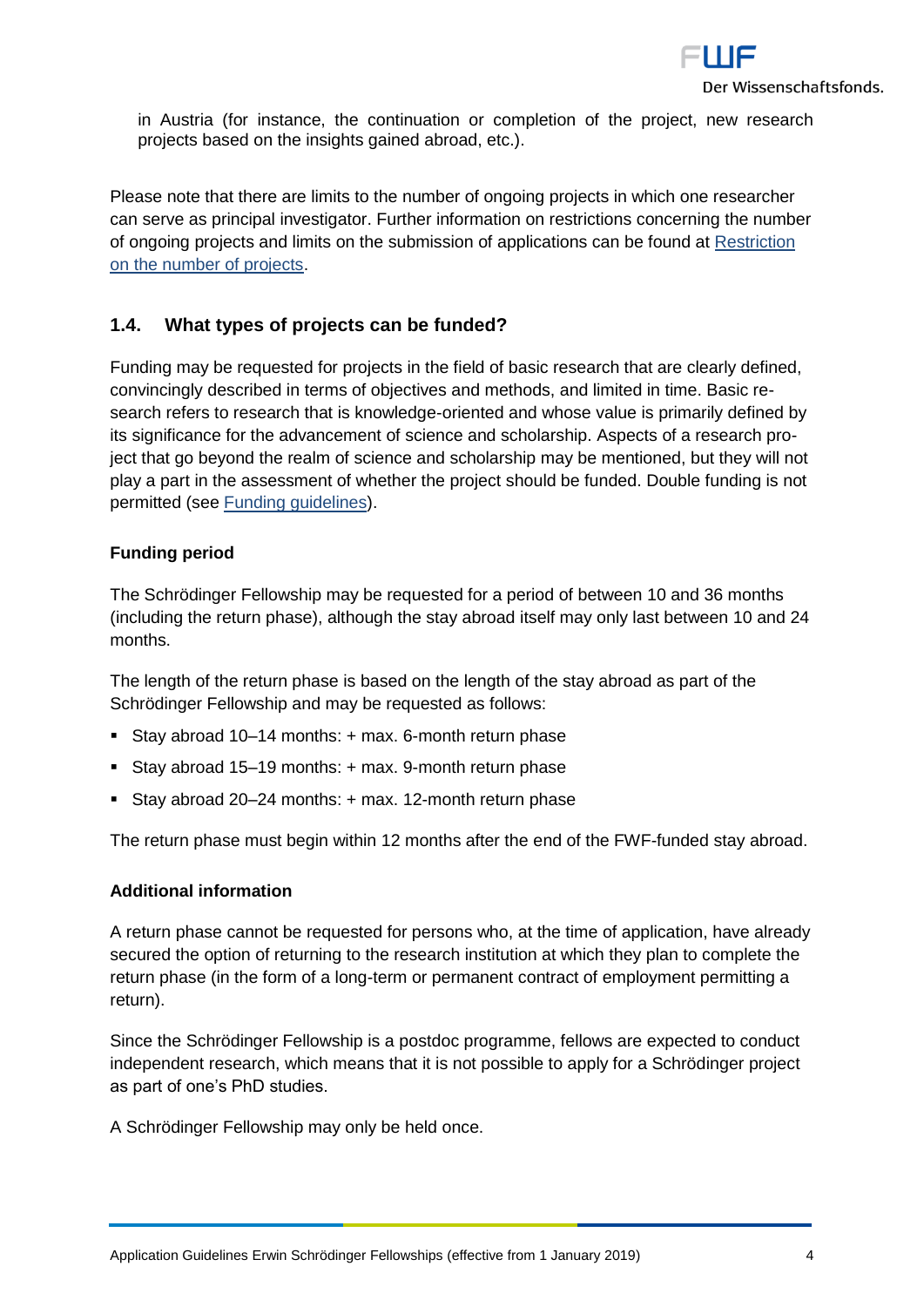

## <span id="page-4-0"></span>**1.5. What requirements must be met to apply?**

Applicants must show that they possess the research qualifications needed to carry out the project by means of a publication record over the last five years commensurate with their career stage, which demonstrates their international visibility.

The following criteria are decisive in assessing an applicant's publication record and initiating the review process:

- **Peer review**: All the publications listed (or more than half in the case of the humanities) must have been subject to a quality assurance procedure in line with high international standards, which usually means that journals should be listed in the Web of Science, Scopus, or the Directory of Open Access Journals (DOAJ). For journals not listed in those databases, or monographs, edited volumes or contributions therein, or other publication types, the peer-review procedure must be documented on the publisher's website to which applicants should provide a link. Should no such documentation be available on the website, it is the applicant's responsibility to provide evidence that the publication has been subject to an appropriate quality assurance procedure.
- **Number and quality** of the applicant's publications must be commensurate with his/her career stage. At least two publications must be peer-reviewed and internationally visible publications with a substantial and independent contribution on the part of the applicant.
- **International nature**: In the natural sciences, life sciences, and social sciences, most of the publications listed must be in English. In the humanities and cultural studies, as well as arts-based research, most of the applicant's publications must have a wider than national reach.

Should an applicant fail to meet one or more of the above criteria, the applicant must include an explanation with the application. In cases of doubt, the decision-making bodies of the FWF shall decide whether the research qualifications are adequate.

#### <span id="page-4-1"></span>**1.6. What types of funding can be requested?**

#### **Basic fellowship** (personnel costs)

The amount of the fellowship depends on the costs of living in the respective country (a list of stipends can be found in Appendix II).

#### **Travel costs**

The principal investigator receives a travel subsidy. Funding can also be requested for the travel costs of family members (spouse/partner and children), provided that they will reside with the applicant abroad for at least six months (see Appendix II).

#### **Additional subsidy for children**

This is paid for children who will reside with the principal investigator abroad for at least six months. The amount is prorated based on the actual stay of the child (see Appendix II).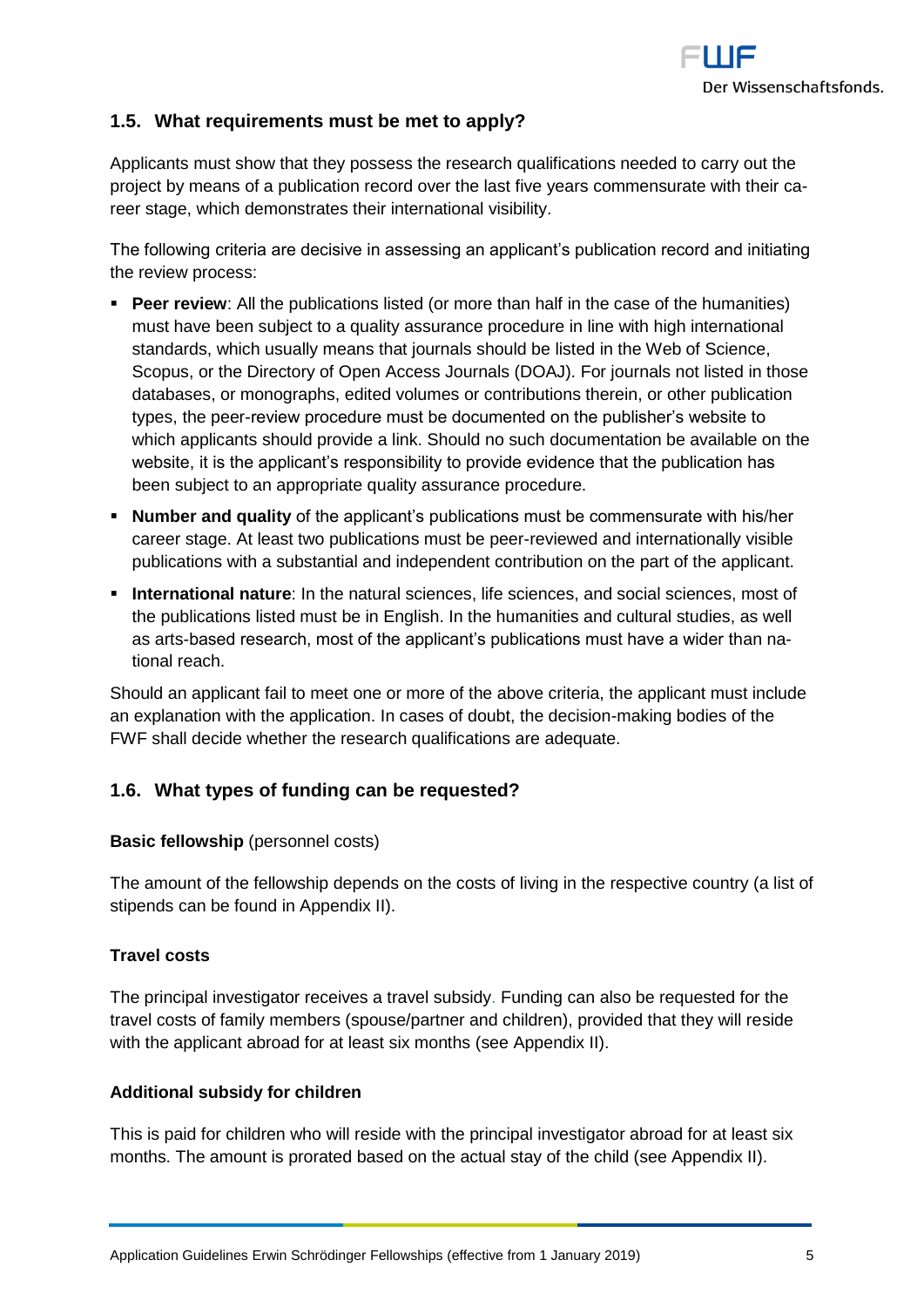

#### **Pension insurance**

The costs for voluntary payments into the statutory pension insurance (*Selbstversicherung*) or continued optional insurance (*Weiterversicherung*) pursuant to the General Social Insurance Act (ASVG) in Austria during the time of the fellowship abroad will be refunded.

#### **Conference travel**

Subsidies can be granted as part of the abroad phase if the presentations are thematically related to the approved project (see Appendix II).

#### **Publication costs**

As part of the [Peer-Reviewed Publications programme,](https://www.fwf.ac.at/en/research-funding/fwf-programmes/peer-reviewed-publications/) the FWF provides additional funding upon request for publications resulting from approved projects, up to three years after the end of the project.

#### **Note on project funds during the abroad phase**

The FWF assumes that the foreign research institution will provide all the means necessary to carry out the research project (this also includes bench fees, overheads, etc.). In exceptional and duly justified cases where this can be proven to be impossible, an application for additional support may be submitted to the FWF. The application must be accompanied by a separate breakdown of required costs, a precise description of how the funds are to be spent, and a detailed justification of why the host or the research institution cannot fulfil the requirements listed in the "Declaration by the host". The FWF would like to point out that the approval of a Schrödinger project does not necessarily mean that the additional funding request will also be approved.

#### **Return phase funding**

Funding for the return phase covers the funding of a [senior postdoc](https://www.fwf.ac.at/en/research-funding/personnel-costs/) employment contract at the Austrian research institution and a lump-sum payment of EUR **12,000.00 per year for project-specific costs**. Of those project-specific costs, EUR 2,000.00 per year can be used for coaching or personal development.

## <span id="page-5-0"></span>**1.7. Applying for additional funding**

Applicants for a Schrödinger Fellowship

- cannot submit parallel applications to the FWF for the same programme or for another programme for the promotion of junior researchers (Lise Meitner, Hertha Firnberg, Elise Richter or Elise Richter PEEK). Applicants may apply for FWF funding in other programme categories by submitting a separate proposal, provided that they meet the application requirements of the respective programme;
- can apply simultaneously to other agencies for funding for the stay abroad. However, applicants are obliged to promptly notify the FWF in writing of such applications to other funding institutions as well as their decisions. The decision-making body of the FWF will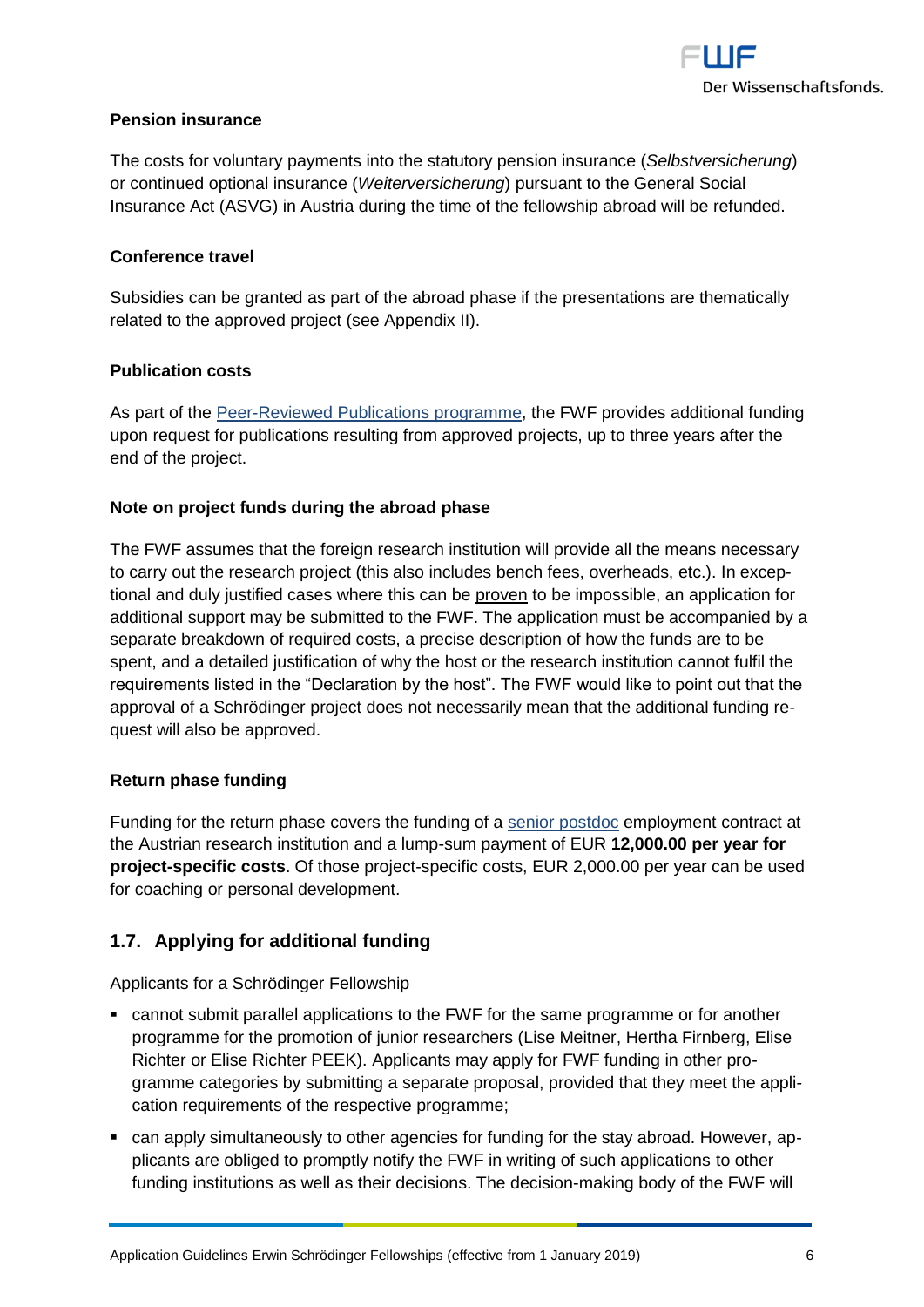

decide whether and how much of the third-party funds will be deducted. If substantially identical applications are approved by other national and international funding bodies, and their scope of funding is sufficient to carry out the planned research project, the applicant must choose one of the approved grants. A combination (for instance, to only utilize the return phase funding) is not permitted.

# <span id="page-6-0"></span>**2. Application content and form**

## <span id="page-6-1"></span>**2.1. Sections of the application**

For an application to be complete, it must contain the following sections:

- 1) **Academic abstract** in **English** comprising no more than 3,000 characters (incl. spaces; no formulas or special characters). The academic abstract will be used to inform potential reviewers about the project. The abstract must be subdivided into the following sections using the given English terms:
	- **Wider research context / theoretical framework**
	- **Hypotheses / research questions / objectives**
	- Approach / methods
	- **EXECTE:** Level of originality / innovation
	- Primary researchers involved

#### 2) **Project description**

**Project description of no more than 50,000 characters (incl. spaces) on no more than** 20 consecutively numbered pages, incl. table of contents, list of abbreviations headings, figures, captions, tables, footnotes, etc.;

#### 3) **Annexes:**

Please note that annexes are a part of the application and must be attached to the project description in the following order as part of the *proposal.pdf* file (specifications see [Section](#page-10-2)  [2.4.\)](#page-10-2)

- Annex 1: List of abbreviations and list of works cited in the application
- Annex 2: Academic curriculum vitae and description of previous research achievements
- Annex 3: Invitation of the foreign research institution
- Annex 4: Recommendation letter of the Austrian research institution
- Annex 5 (if applicable): Collaboration letters
- Annex 6 (optional): Additional letter of recommendation

Attachments to be uploaded individually: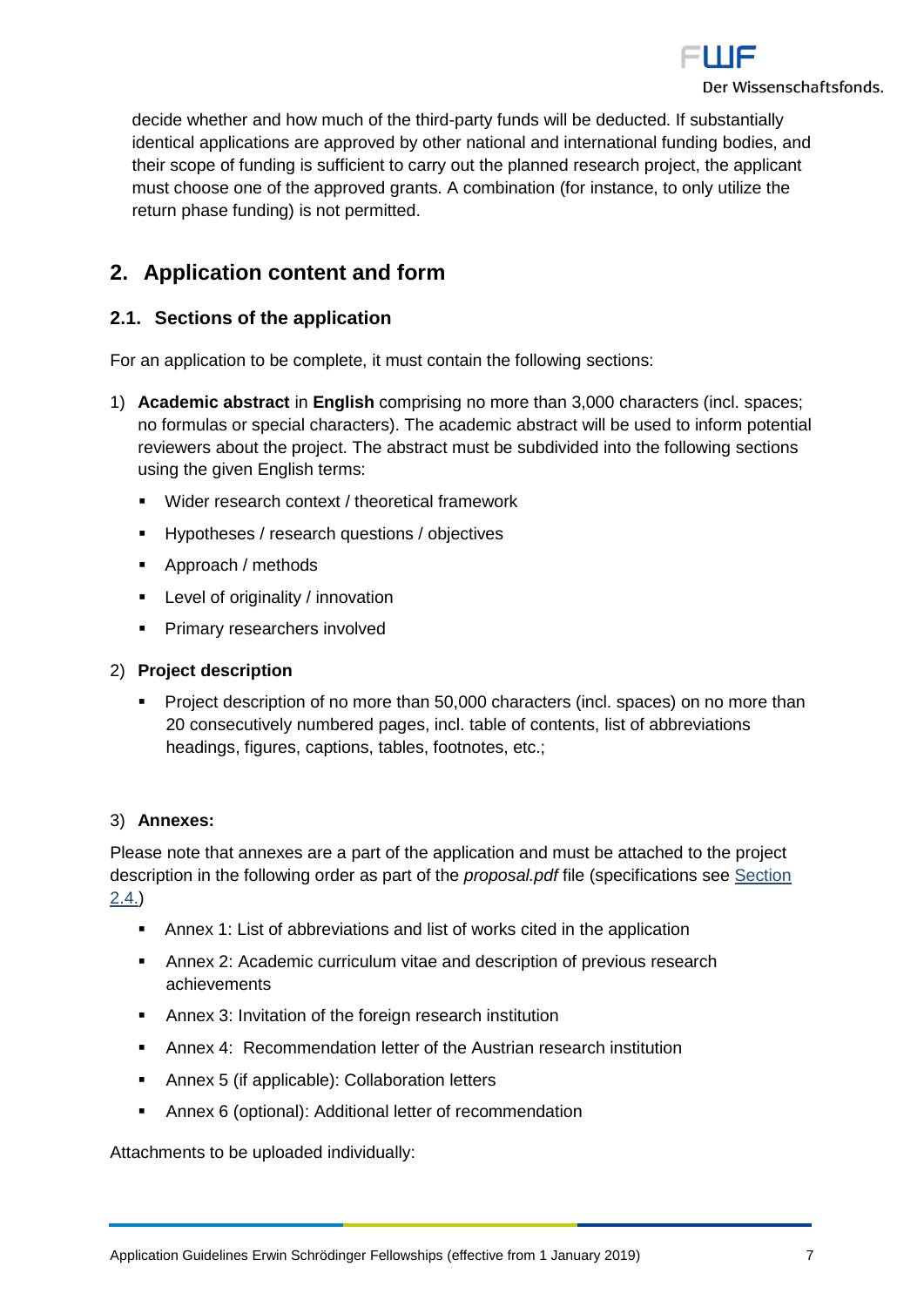

- **Mandatory:** publication list for the last five years, broken down into peer-reviewed and non-peer-reviewed (see [Section 2.5.\)](#page-11-4).
- Where applicable: cover letter; list of reviewers to be excluded; report on results or final report, for follow-up applications (see [Section 2.7.\)](#page-12-0); response(s) to reviews, for resubmissions; in the case of resubmissions, overview of all the changes made in the resubmitted application.

#### 4) **Completed forms**

- Required forms: *academic abstract, application form, Programme-specific data and Co-authors form;*
- Optional forms: *National* / *International cooperation arrangements* form.

#### <span id="page-7-0"></span>**2.2. Form requirements**

#### <span id="page-7-1"></span>**2.2.1. Language of application**

To allow applications to be reviewed by international experts, applications must be submitted in English. If desired, a version in German or another language may be added as a supplement; however, submission solely in German or another project-relevant language other than English is permitted only in exceptional cases. Such exceptions apply exclusively to applications from the fields of linguistic and literary studies which concern only texts in German or languages other than English. In all such cases, it is absolutely necessary to consult the responsible project officers of the Strategy - [Career Development](https://www.fwf.ac.at/en/about-the-fwf/organisation/fwf-team/specialist-departments/strategy-career-development/) department prior to application and then submit an academic abstract of the project and a brief, convincing justification on the grounds of research for submission in a language other than English. The final decision shall be made by the decision-making bodies of the FWF.

#### <span id="page-7-2"></span>**2.2.2. Formatting**

The project description, annexes 1 and 2, and the attachments must be written in 11 pt. font (except for headings, captions, tables, and footnotes), with 1.5 line (15-20 pt.) spacing and at least 2 cm margins. The beginning of each paragraph should be clearly recognisable (e.g., by indenting the first line and/or spaces between paragraphs). Applicants must comply strictly with all upper limits (e.g., number of pages, attachments, etc.).

Citations in the text and the list of works cited (*References*) in the application must be in line with the conventions of the respective discipline, preferably according to a widely-used style guide (e.g., *Chicago Manual of Style*, *APA Publication Manual*). Applicants are free to choose the citation conventions or style guide they prefer, but they must apply them/it consistently throughout the application. If available, a [DOI address](http://www.doi.org/) or another [persistent identifi](https://en.wikipedia.org/wiki/Persistent_identifier)[er](https://en.wikipedia.org/wiki/Persistent_identifier) should be used for the literature cited.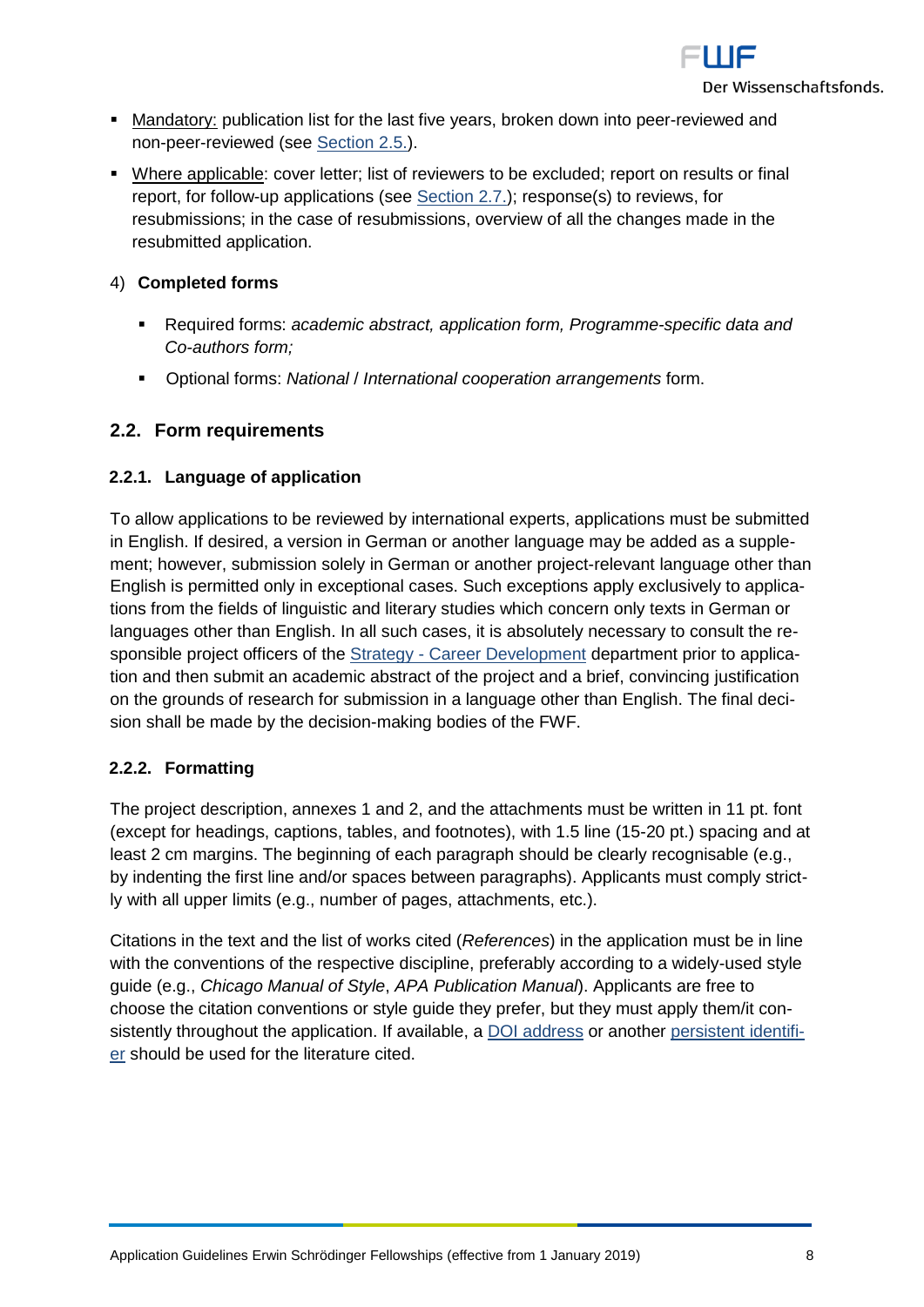

#### <span id="page-8-0"></span>**2.2.3. Submitting the application**

The application must be submitted online at [https://elane.fwf.ac.at.](https://elane.fwf.ac.at/)

To submit the application online, applicants are required to register at the address shown above. All the necessary forms must then be filled out online; additional documents such as the project description can be uploaded. For additional information, see the "Quick reference" guide at [https://elane.fwf.ac.at.](https://elane.fwf.ac.at/)

#### **1) Required parts of the application:**

#### **a) Files:**

- *Proposal.pdf* (project description incl. annexes 1-4 and where applicable 5 and 6, with PDF bookmarks, at least for the major sections)
- *Publication\_list.pdf* (publication list for the last five years, broken down into peerreviewed and non-peer-reviewed)

#### **b) Forms:**

- Academic abstract in English
- **Application form**
- Programme-specific data
- Co-authors (mandatory information)
- National and international cooperation arrangements (optional)

#### **2) Optional file uploads:**

 $\overline{a}$ 

- **Cover Letter.pdf (= accompanying letter)**
- **•** *Negative list.pdf* (= list of reviewers who should be excluded)
- *Follow.pdf* (= report on results or final report of the previous project in the case of follow-up applications)
- **•** Overview Revision.pdf (=in the case of resubmission, overview of all changes made in the resubmitted application)
- **P** Revision.pdf (=in the case of resubmission, an overall response to all the reviewers or, if preferred, a short response to *each* reviewer saved in a *separate* file: *Revision\_A.pdf, Revision\_B.pdf* etc.)

Once the application has been submitted, a [PDF cover sheet](https://www.fwf.ac.at/fileadmin/files/Dokumente/Antragstellung/glossary_application-guidelines.pdf) will be generated. This cover sheet must be signed by hand and stamped by the responsible representative of the applicant's research institute before being sent to the FWF by conventional mail. The application shall not be considered officially submitted until the FWF receives the signed and stamped cover sheet. Alternatively, the signed and stamped cover sheet can be scanned in, signed using the applicant's qualified electronic signature<sup>2</sup> (e.g., mobile phone signature), and sent to the FWF [\(office@fwf.ac.at\)](mailto:office@fwf.ac.at) by e-mail. Please note that a signed and stamped cover sheet is invalid if it does not have a qualified electronic signature.

<sup>2</sup> For example:<https://www.digital.austria.gv.at/citizen-card-concept>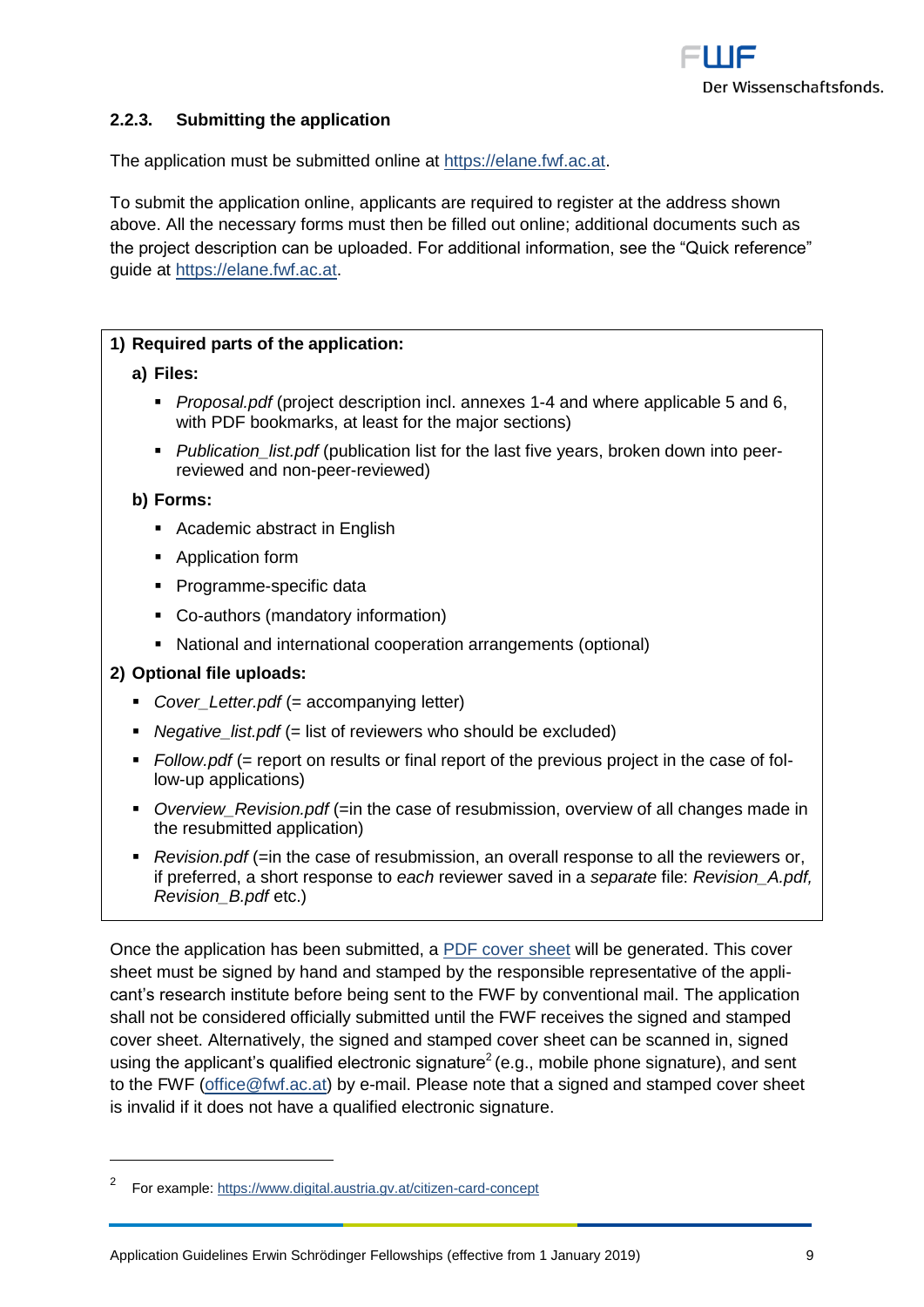

## <span id="page-9-0"></span>**2.3. Project description**

The description of the project on no more than 50,000 characters incl. spaces on no more than 20 pages must include the following contents:

#### <span id="page-9-1"></span>**2.3.1. Scientific/scholarly aspects**

- Clearly defined aims and hypotheses or research question(s) of the project
- Description of the project's anticipated level of originality or scientific/scholarly innova $t$ ion $3$
- Relevance to international research in the field (international state of research)
- Methods

 $\overline{a}$ 

- Intended [cooperation arrangements](https://www.fwf.ac.at/fileadmin/files/Dokumente/Antragstellung/glossary_application-guidelines.pdf) (national and/or international) as part of the planned project should be explained in the project description. This explanation should specify the people with whom the cooperation arrangement shall take place and the subject of the intended cooperation arrangement(s) or the contribution to the project. All of the national and/or international cooperation arrangements that were stated to be essential in the project description should be listed on the Cooperation arrangements form and be evidenced by a collaboration letter.
- Work plan and timeline
- $\blacksquare$  All potential ethical, safety-related, or regulatory aspects<sup>4</sup> of the submitted project and the planned handling of them must be described in a separate section. This aspect should be addressed briefly in the text even if the applicant believes the project does not raise any ethical issues.
- $\blacksquare$  All potential sex-specific and gender-related aspects<sup>5</sup> in the planned project as well as the planned implementation of these research questions must be described in a separate section. This aspect should be addressed briefly in the text even if the applicant believes the project does not raise any sex-specific and gender-related issues.

Application or modification of existing methods, technologies, or approaches to new research questions.

<sup>3</sup> Examples of projects worthy of funding include, among others:

**Research on new ideas and/or examination of new research questions,** 

Application or development of new research methods, new technologies, or original approaches to solving research questions,

Please note that the next logical step or the incremental further development of published data is not considered to be innovative or original.

<sup>4</sup> For instance, the European Commission's *[Ethics for Researchers](http://ec.europa.eu/research/participants/data/ref/fp7/89888/ethics-for-researchers_en.pdf)* or *[The European Code of Conduct for](https://ec.europa.eu/research/participants/data/ref/h2020/other/hi/h2020-ethics_code-of-conduct_en.pdf)  [Research Integrity](https://ec.europa.eu/research/participants/data/ref/h2020/other/hi/h2020-ethics_code-of-conduct_en.pdf)* can serve as a guide here.

<sup>5</sup> Positioning and reflecting on the research approaches in the planned for the project in terms of sex-specific and gender-related issues, for instance: Is the research approach likely to produce sex-specific and genderrelated findings? If so, what findings? How and where are these integrated into the research approach? (For information on checking the relevance of sex-specific and gender-related issues to a project, see [https://www.fwf.ac.at/en/about-the-fwf/gender-issues/fix-the-knowledge/fix-the-knowledge-detail/\)](https://www.fwf.ac.at/en/about-the-fwf/gender-issues/fix-the-knowledge/fix-the-knowledge-detail/)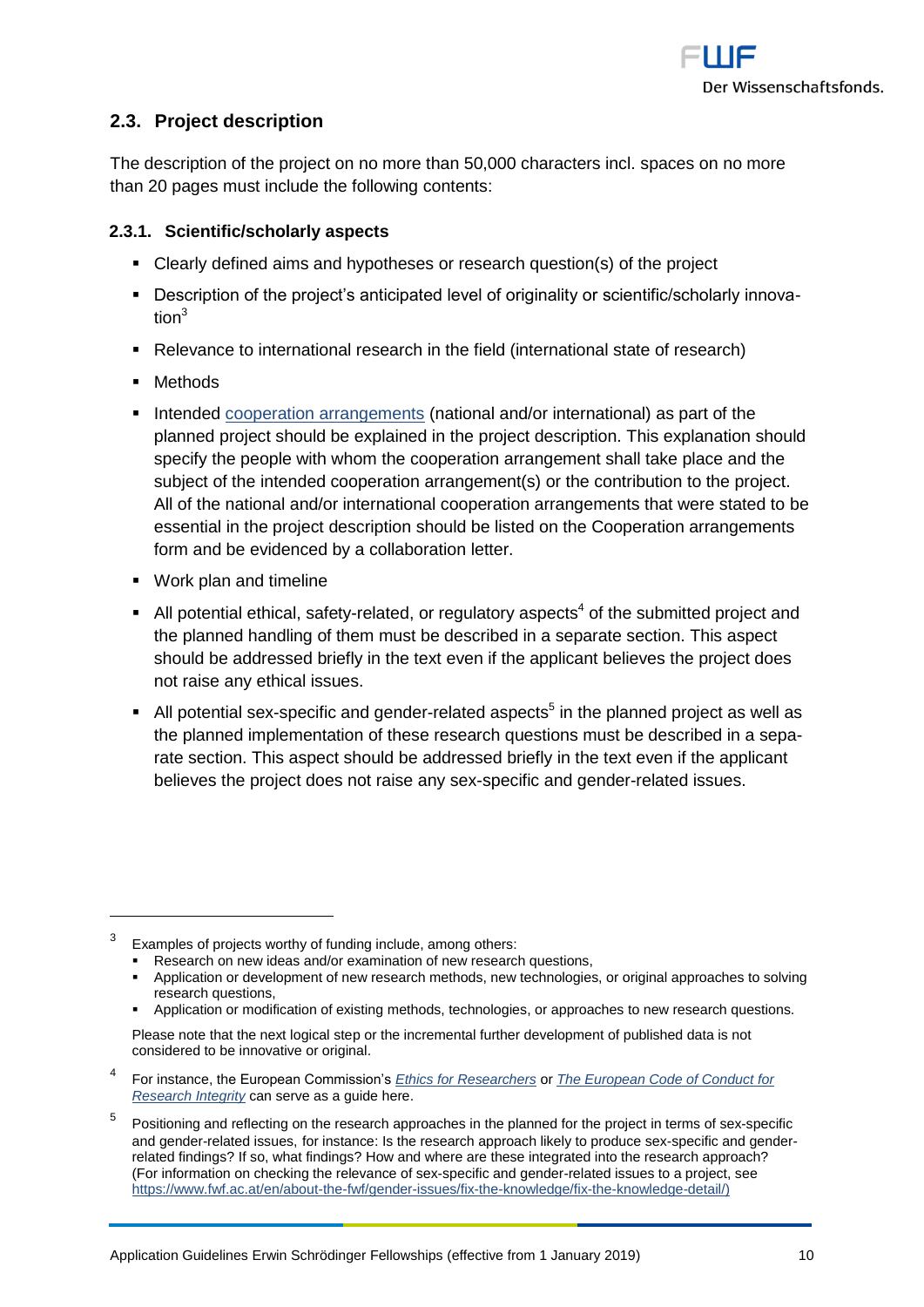

#### <span id="page-10-0"></span>**2.3.2. Information on the chosen foreign research institution**<sup>6</sup>

 Justification why this research project should be carried out at this research institution, especially why collaborating at the research institution is necessary and appropriate for achieving the aims of the project.

#### <span id="page-10-1"></span>**2.3.3. Information on career development and the option to return**

- **IMPORTANCE OF THE PROTECT FOR THE ACADEMIC AND RESPONSI I** Importance of the applicant and his or her career development
- In what way can the acquired know-how be applied as part of the return phase? Is there an employment relationship with a return option (see [Section](#page-4-1) 1.4., Additional information)? In addition, information must be provided on the following: planned project work / planned completion of the project in Austria or planned new research projects based on the insights gained abroad. If a return phase is requested, the applicant should also provide information on the work plan and timeline and a justification for the choice of research institution for the return phase.

#### <span id="page-10-2"></span>**2.4. Annexes to the project description**

Annexes are not included in the maximum character limit for the project description and must be attached to the project description in the specified order.

#### <span id="page-10-3"></span>**2.4.1. Annex 1: List of references**

List of literature cited in the application on no more than five pages

#### <span id="page-10-4"></span>**2.4.2. Annex 2: CV and description of previous research achievements**

The academic CV and research achievements of the applicant should be described on no more than three pages.

#### *2.4.2.1. Required contents for academic CV*

- Name and contact details of the person, address of the research institution, and relevant websites. It is also required to provide a publicly available link to a list of all published publications; the use of [ORCID](https://orcid.org/) is expressly recommended for this purpose.
- List of academic milestones and relevant positions held to date (with a brief explanation of any career gaps, if applicable).
- Main areas of research and short statement of the most important scientific/scholarly results achieved to date.

#### *2.4.2.2. Required description of previous research achievements*

 Academic publications: list of no more than ten of the most important published or accepted academic publications (journal articles, monographs, edited volumes, contributions

<sup>6</sup> If it is necessary to carry out the project, applicants may request a stay abroad at a maximum of two research institutions. The stay at the second research institution must last at least 3 months.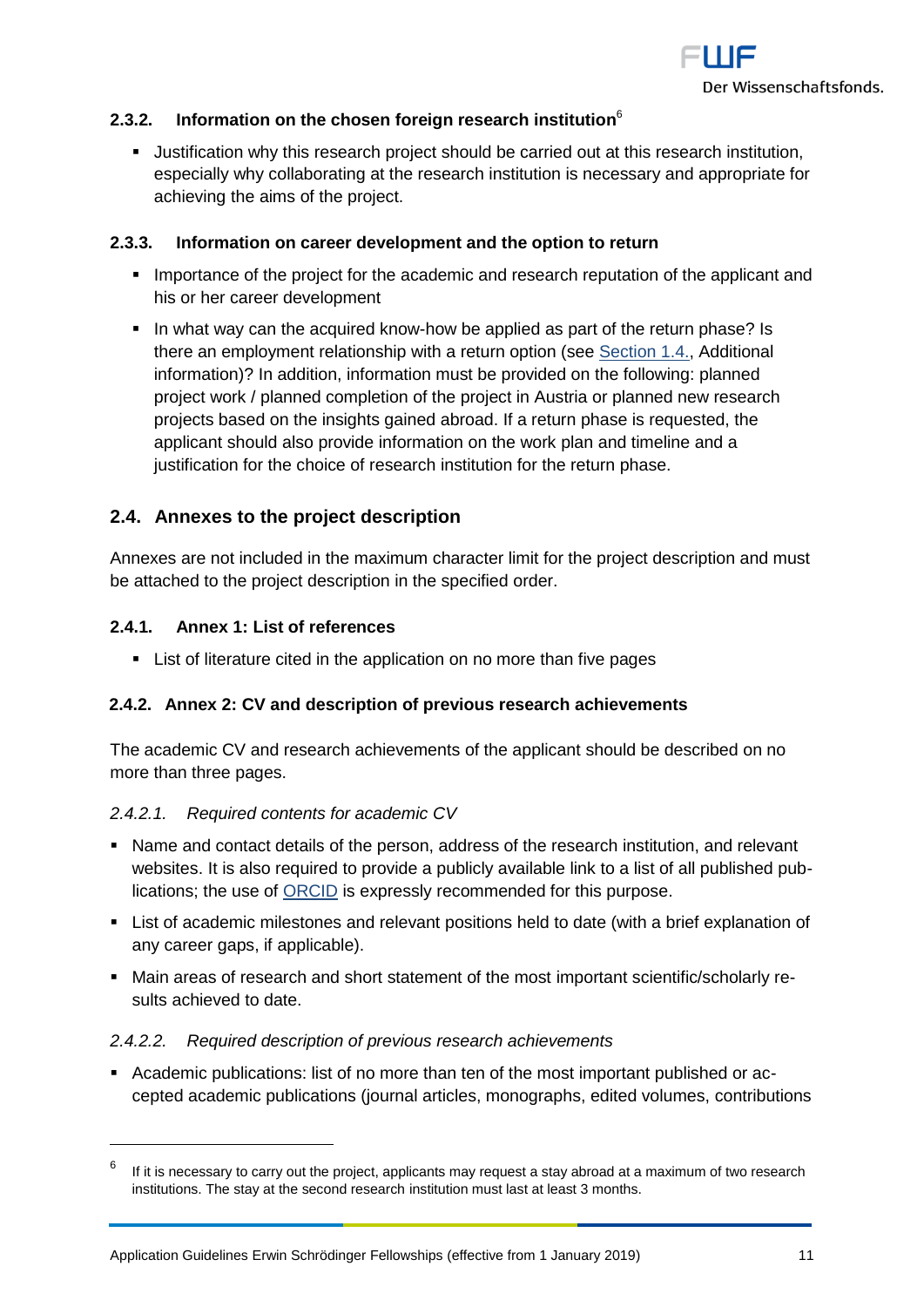

to edited volumes, proceedings, etc.), for each publication, either a [DOI address](http://www.doi.org/) or another [persistent identifier](http://en.wikipedia.org/wiki/Persistent_identifier) should be indicated. In accordance with the *[San Francisco](https://sfdora.org/)  [Declaration on Research Assessment](https://sfdora.org/)* (DORA), journal-based metrics like the journal impact factor should not be included.

 Additional research achievements: list of no more than ten of the most important scientific/scholarly research achievements apart from academic publications, such as awards, conference papers, keynote speeches, important research projects, research data, software, codes, preprints, exhibitions, knowledge transfers, science communication, licenses, or patents.

#### <span id="page-11-0"></span>**2.4.3. Annex 3: Invitation of the foreign research institution**

 with the signature and letterhead of the research institution: free-form statement from the hosting researcher (= host) on the content of the project and the suitability of the applicant.

#### <span id="page-11-1"></span>**2.4.4. Annex 4: Recommendation letter of the Austrian research institution**

 with the signature and letterhead of the research institution: free-form statement on the applicant, on the topic and the importance of the research project and on the potential employment of the applicant after the end of the project (return option).

#### <span id="page-11-2"></span>**2.4.5. Annex 5: Collaboration letters**

 where applicable: Confirmations of national and international cooperation partners (collaboration letters, no more than one page) that are stated to be essential in the project description.

#### <span id="page-11-3"></span>**2.4.6. Annex 6: Additional recommendation**

<span id="page-11-4"></span>(optional): one **additional letter of recommendation**

#### **2.5. Mandatory appendix: Publication list**

A list of the applicant of all publications published in the last five years<sup>7</sup> (broken down into peer-reviewed and non-peer-reviewed) should be uploaded (*Publication\_list.pdf*). This list helps the FWF to determine if there are any potential conflicts of interest with reviewers and thus speeds up the process of identifying reviewers. This list will not be forwarded to the reviewers.

#### <span id="page-11-5"></span>**2.6. Forms**

 $\overline{a}$ 

All required forms must be completed in their entirety. For the application to be legally binding, the FWF requires the cover sheet generated automatically at the end of the submission process including the original signatures and stamps:

<sup>7</sup> Publication lists must include: all authors, complete titles, journal, year, and page numbers. For each publication, either [a DOI address](http://www.doi.org/) or another [persistent identifier](http://en.wikipedia.org/wiki/Persistent_identifier) should be indicated; for publications with more than 20 authors, an "et al." reference can be used.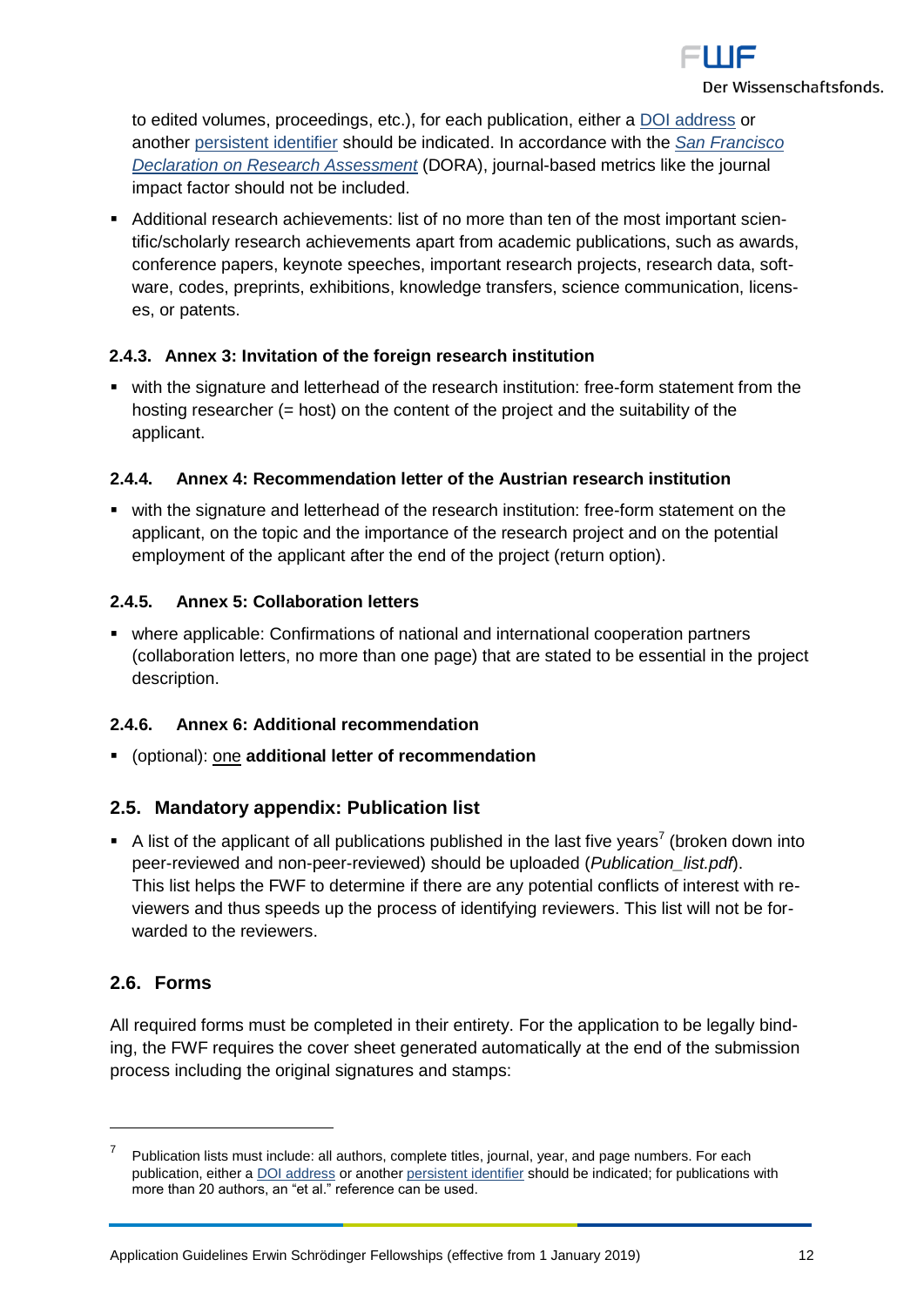

- Affirmation of applicant,
- Confirmation of the requirement of specific permits and approvals for conducting the proposed project
- *Declaration by the host* (= declaration about safety standards and access to infrastructure, as well as confirmation that the existing ethical rules are respected, and the necessary permits and approvals will be obtained)
- Consent of the applicant relating to GDRP
- If funding is requested for the return phase, affirmation of the applicant's research institution (with the original stamp)

*Co-authors* form: All persons who have made substantial research-related contributions to the conception and writing of the application should be named as co-authors. A brief description of the nature of each contribution should be included; where there are no co-authors, applicants should state this explicitly on the form.

## <span id="page-12-0"></span>**2.7. Additional attachments**

In addition to the project description and the forms, the following attachments should be uploaded, where applicable:

- Cover letter:
- **List of reviewers who should be excluded;**
- If the project submitted is the continuation of an FWF-funded project, a report on previous results or a final report and a list of publications resulting from the project should be uploaded in the language of the application (no more than 6 pages);
- For the attachments needed in the case of revising a rejected application (resubmission), see [Section 2.8.;](#page-12-1)

It should be noted that any annexes or attachments in addition to the ones mentioned above shall not be considered in further stages of the process (such as further letters of recommendation, publications not yet published).

## <span id="page-12-1"></span>**2.8. Revising a rejected application ("resubmission")**

A resubmission is defined as the revision of an application which has already been rejected with the same or similar research questions, regardless of the programme category. Where an applicant submits an application on the same or very similar research questions yet does not consider it to be a resubmission but an entirely new project, the applicant must submit a separate accompanying letter to the FWF Office explaining how the research questions have changed. For example, changes in research methods alone are not sufficient for a proposal to qualify as a completely new project. In cases of doubt, the decision-making bodies of the FWF shall decide.

 If the project submitted is a resubmission of a rejected application, the applicant should indicate this at the beginning of the project description (e.g., in a footnote).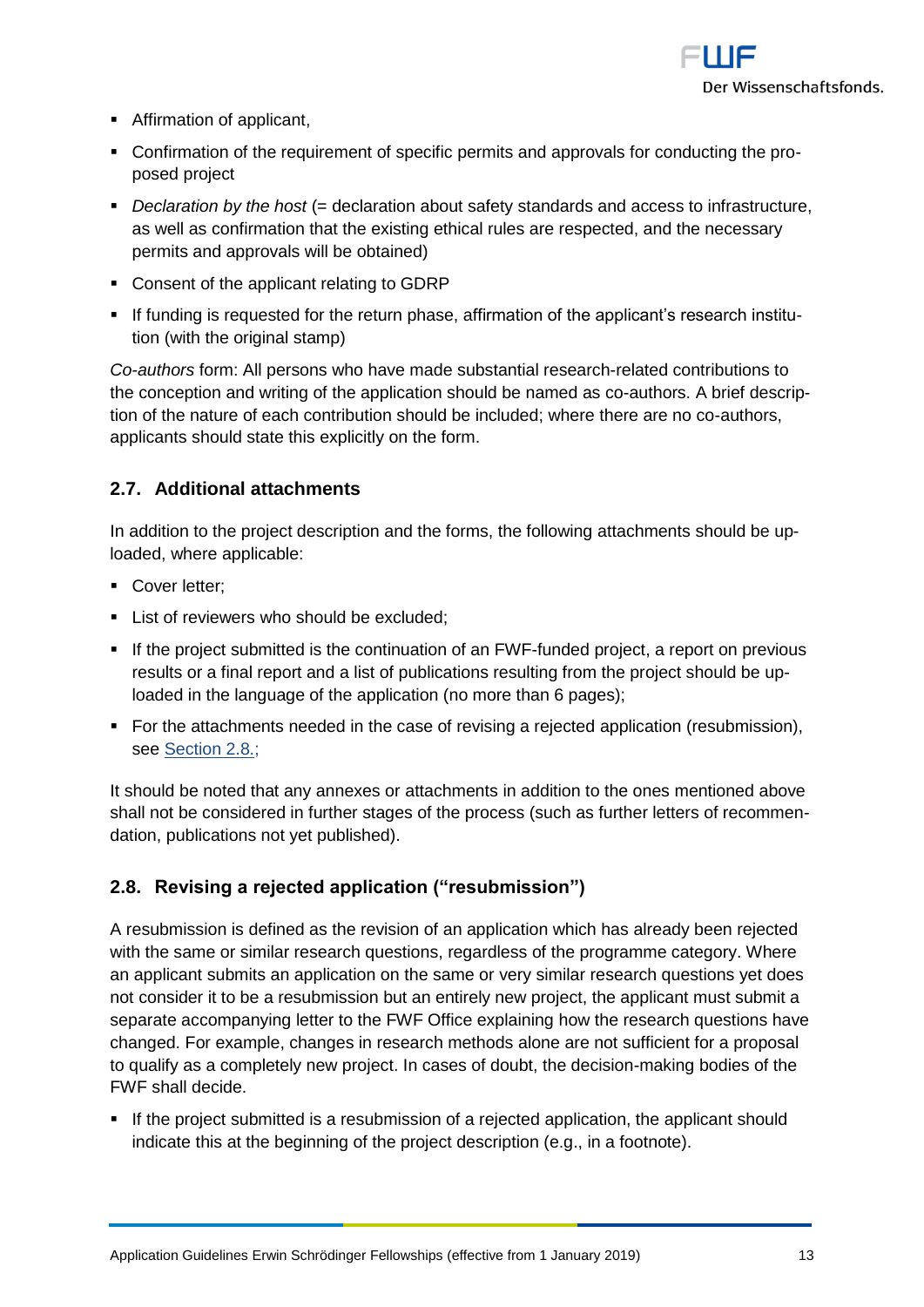

- An accompanying letter containing an overview of all changes made in the resubmitted application must be submitted to the FWF; this overview will not be passed on to the reviewers.
- Response(s) to reviews: the applicant can decide whether the response(s) should be passed on to the relevant previous reviewer or all reviewers. These response(s) should address the suggestions and criticism expressed in each review of the previous application and point out the changes made on that basis. Such responses are not necessary in the case of reviews written by persons who are to be excluded from the review process for the resubmitted application. However, such exclusions must be justified and will also be counted toward the list of reviewers who should be excluded for the resubmission.

If all the reviewers are to receive this response, the applicant must submit a document containing an overall response.

If these responses are to be passed on only to the reviewers who were previously involved, the applicant should include a short response to each review in a separate document.

Resubmissions must show changes. In the case of resubmissions of applications that have been rejected for the standardised reasons C3, C4, and C5, the changes need to be substantial (based on the comments in the reviews). If such changes are not made, the application will be returned without review by the decision-making bodies of the FWF.

# <span id="page-13-0"></span>**3. Processing and decision on the application**

The FWF Office undertakes a formal check of the application. A detailed description of the decision-making process, the criteria for selecting international reviewers, detailed rules concerning conflicts of interest and the composition of expert juries and boards can be found in the [General principles of the decision-making procedure.](https://www.fwf.ac.at/en/research-funding/decision-making-procedure/decision-making-procedure/)

The **review process** generally takes about four months. When it is completed, the FWF Board considers the reviews and decides whether the proposal should be supported. The applicant will be informed in writing of the FWF's decision.

At least two reviews are necessary for an application to be approved.

#### *Requests for changes and returning applications without review*

Incomplete applications or those which do not comply with the FWF's regulations or which contain formal errors (in particular, those which exceed the permitted length) will not be processed further by the FWF until the applicant has rectified the problems within a reasonable period of time (generally three weeks). If the problems have not been resolved within this period of time, the decision-making bodies of the FWF will return these proposals without review. Similarly, the decision-making bodies of the FWF will return without review applications that have been previously rejected by the FWF and resubmitted without any relevant revisions.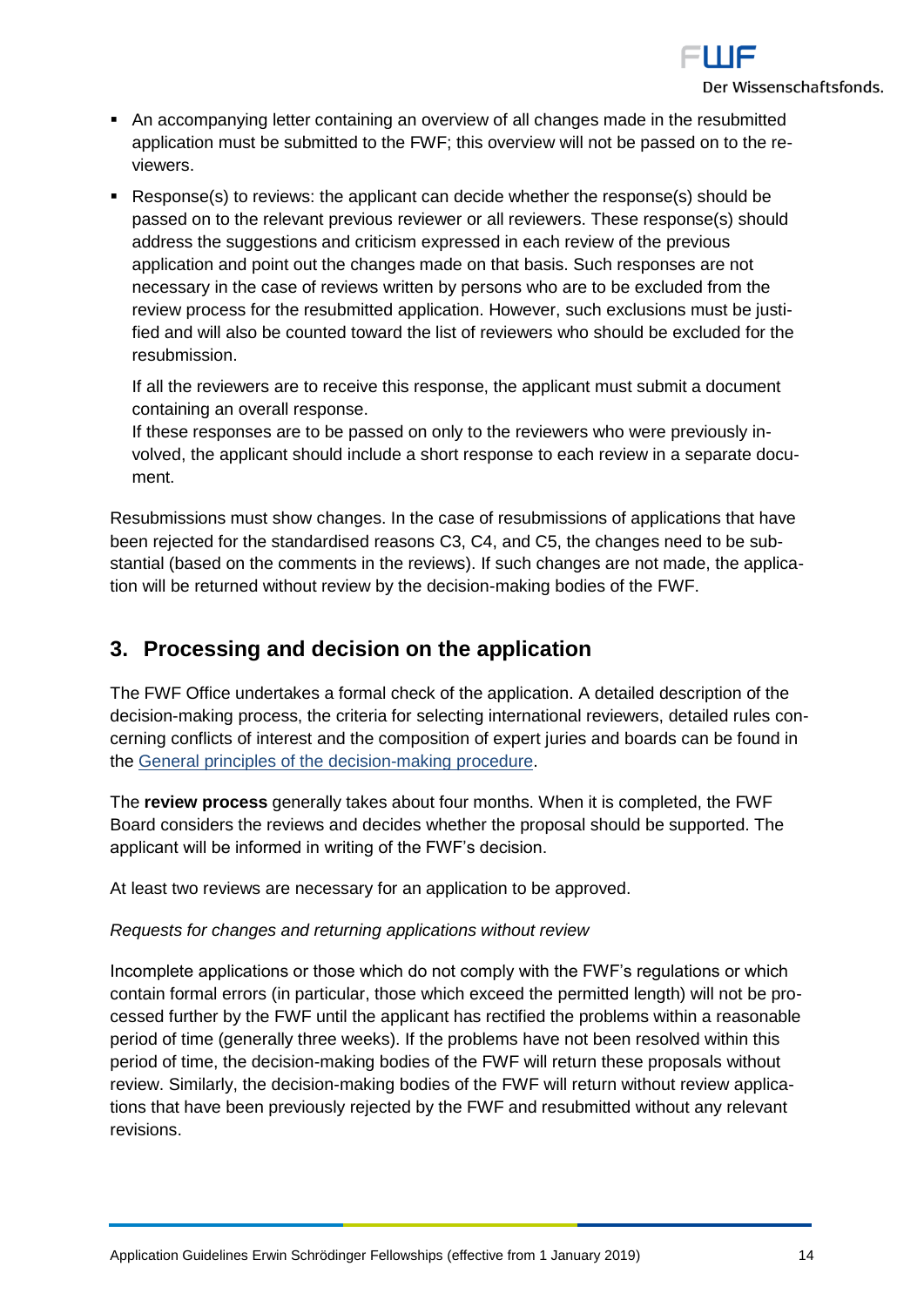

All applications that conform with the FWF's regulations will be sent for review. The reviewers (generally persons working outside of Austria) will be selected by the members of the FWF Board and confirmed by the decision-making bodies of the FWF.

Once the review process has begun, no more changes can be made to the application.

The most common reasons why applications are returned without review by the decisionmaking bodies of the FWF are (a) that the applicant's track record of publications does not meet the requirements (see [Section 1.5.\)](#page-4-0) and (b) that the application is missing specific hypotheses or research questions (see [Section 2.3.1.\)](#page-9-1)

#### *Reasons for rejection*

The reasons for rejecting a project will be assigned one of five categories (C1–C5) and will be sent to applicants along with the reviews. A detailed description of the categories can be found in the General [principles of the decision-making procedure.](https://www.fwf.ac.at/en/research-funding/decision-making-procedure/decision-making-procedure/)

#### *Resubmissions*

If the application is a resubmission of a previously rejected proposal, the FWF will generally contact those reviewers who provided *constructive* criticism on the previous application. Reviewers who gave entirely positive or negative comments will generally not be contacted for a second review. However, please note that all resubmissions are also evaluated by new reviewers.

#### *Proposal bans*

Applications that are rejected for reason C5 will be barred for 12 months (from the date of the decision) and cannot be resubmitted during that period.

Applications that have been submitted three times and rejected for reasons C3 or C4 (i.e., the original application and the respective resubmissions) are also barred for 12 months (from the date of decision); rejections for reasons C1 or C2 do not count towards this total.

#### *Exclusion of reviewers*

Applicants may include a separate document with a list of reviewers who should not be asked to review the application due to possible conflicts of interest. A detailed description of the FWF's rules concerning conflicts of interests can be found in the [General principles of the](https://www.fwf.ac.at/en/research-funding/decision-making-procedure/decision-making-procedure/)  [decision-making procedure.](https://www.fwf.ac.at/en/research-funding/decision-making-procedure/decision-making-procedure/)

This list may include up to three potential reviewers whom the applicant believes may have conflicts of interests. The list should be accompanied by a brief explanation of the grounds for this belief. If the grounds for exclusion are professionally and technically sound, the FWF will generally fulfil such requests and will exclude those reviewers from the review process.

Please note that the FWF does not wish to receive, nor will it consider a list of possible reviewers from applicants.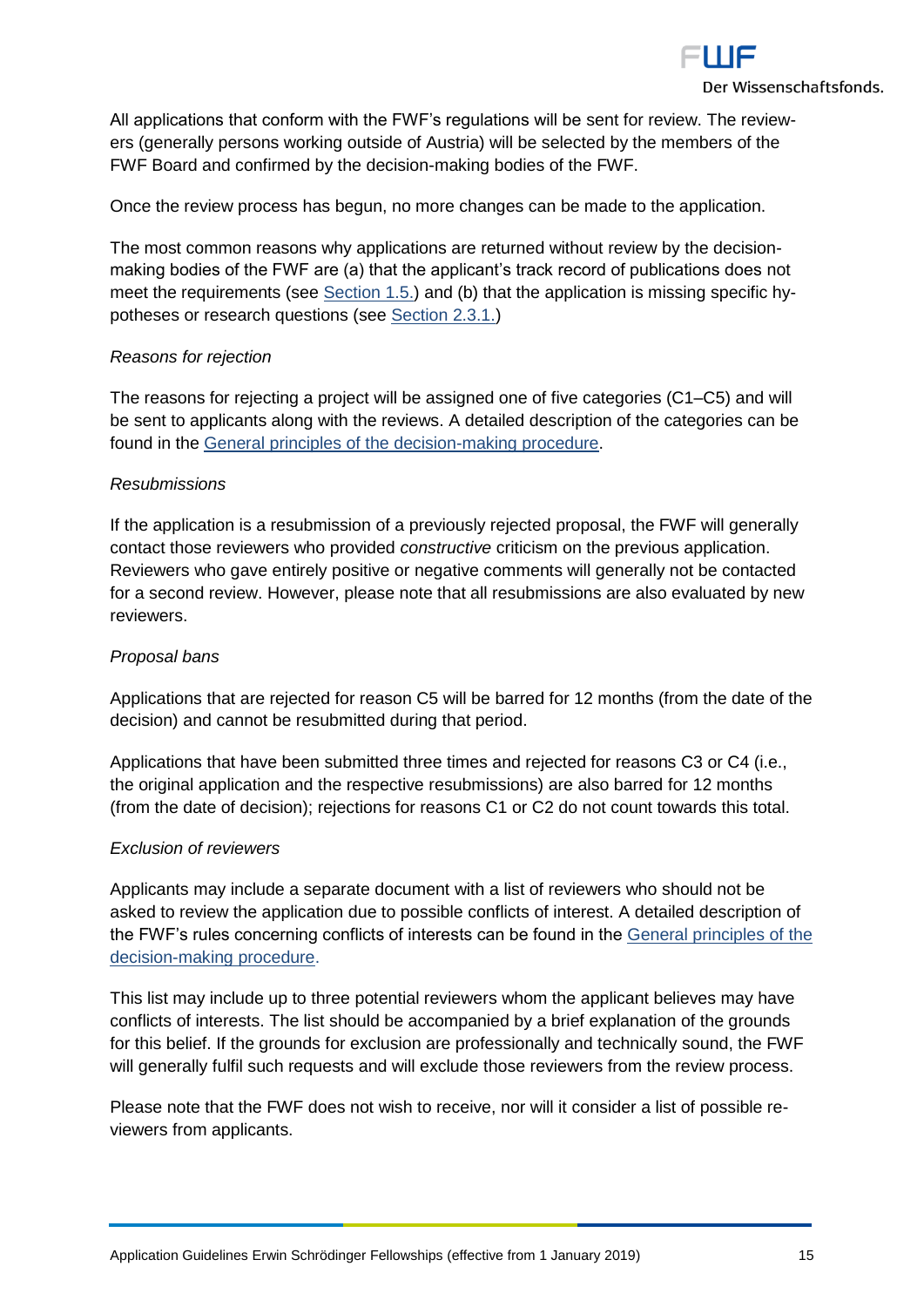

# <span id="page-15-0"></span>**4. Legal status**

#### **Fellowship abroad**

During the stay abroad, the fellows conduct their work under their own responsibility. The awarding of the Schrödinger Fellowship does not constitute an offer of a contract of employment nor a contract for work and services. The fellows themselves are responsible for obtaining health and accident insurance and making any contributions to a pension plan (see [Section 1.6.\)](#page-4-1).

The Schrödinger Fellowship is awarded for a research activity that is to be performed outside of Austria and therefore is not subject to tax in Austria pursuant to § 3 para. 1 sentence 3 point d of the Income Tax Act (EStG).

#### **Return phase in Austria**

During the return phase in Austria, the type of employment is a contract of employment for senior postdocs (according to the current [personnel costs\)](https://www.fwf.ac.at/en/research-funding/personnel-costs/). In exceptional cases, a research grant can be paid instead (if there is no institutional affiliation).

Upon the consent of a research institution that is subject to the 2002 Universities Act (UG 2002) or that has a corresponding agreement with the FWF, the research institution will be the employer. In the case of a research grant, the principal investigator is classified as selfemployed.

# <span id="page-15-1"></span>**5. Compliance with legal requirements and standards of research integrity**

The FWF would like to point out that applicants must comply with all legal requirements and safety provisions (e.g., Federal Disabilities Act) that apply for their project. At the time of application, applicants must state (see the cover sheet) whether – according to the rules of the respective research institution and/or the respective country – specific permits or approvals must be obtained (e.g., from ethics commissions, commissions on animal experimentation) to carry out the planned project. The host at the hosting institution must confirm that the existing ethical rules will be respected, and the necessary permits and approvals will be obtained. A copy of the necessary permits and approvals must be submitted to the FWF before the start of the project.

Applicants must also comply with the guidelines for [good scientific practice](https://oeawi.at/guidelines/?lang=en) of the Austrian Agency for Research Integrity (ÖAWI) when submitting the application and carrying out the project.

If there is reason to believe that an applicant has failed to comply with these standards, the FWF will arrange for the ombudsperson of the respective research institution or the [Austrian](https://oeawi.at/)  [Agency for Research Integrity](https://oeawi.at/) (ÖAWI) to carry out an investigation. The FWF reserves the right to suspend, in part or in whole, any procedures related to applications or ongoing pro-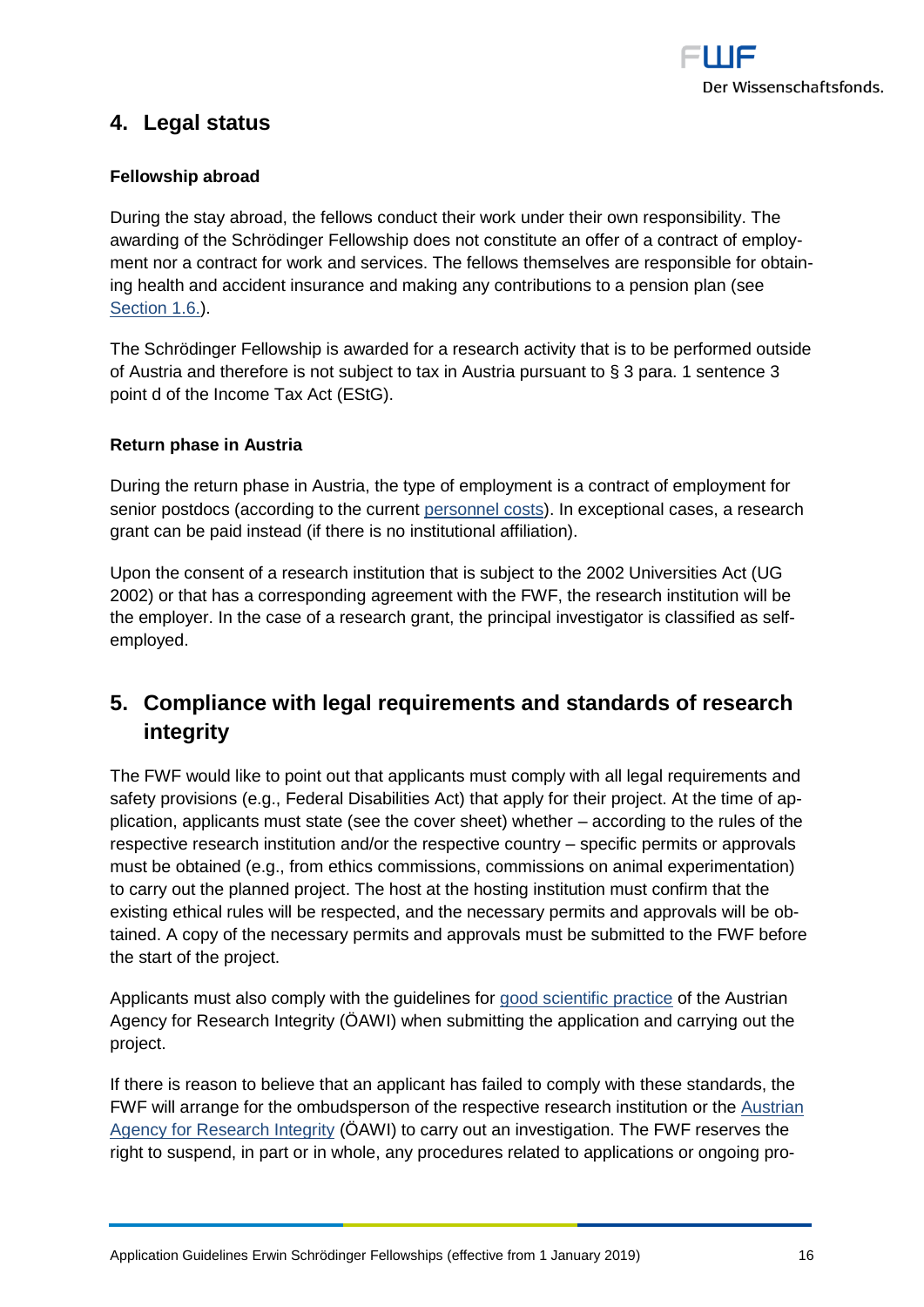

jects until the investigation has been concluded. For more detailed information, see *[FWF](https://www.fwf.ac.at/fileadmin/files/Dokumente/Research_Integrity_Ethics/FWF_Verfahren_Research_Misconduct-en.pdf)  [procedure in cases of suspected scientific misconduct](https://www.fwf.ac.at/fileadmin/files/Dokumente/Research_Integrity_Ethics/FWF_Verfahren_Research_Misconduct-en.pdf)*.

# <span id="page-16-0"></span>**6. Publication of project data and results**

The FWF would like to point out that should the project be approved, the FWF will publish on its website a summary of the project in German and English for public relations purposes – which must be sent to the FWF when returning the grant agreement – as well as the amount of funding granted and, on project completion, summaries of the final report of the project. The principal investigator should ensure that these summaries are written in such a way as to rule out any possible restrictions on patent applications arising from the results of the project.

In addition, the FWF requires a data management plan (DMP) for all approved projects. This should also be sent to the FWF when returning the grant agreement. The template for the DMP can be viewed and downloaded at [https://www.fwf.ac.at/en/research-funding/open](https://www.fwf.ac.at/en/research-funding/open-access-policy/research-data-management/)[access-policy/research-data-management/](https://www.fwf.ac.at/en/research-funding/open-access-policy/research-data-management/)

In presentations and publications of project results (e.g. scholarly publications, research data), applicants must comply with the relevant requirements on acknowledging the FWF as the funding institution and the FWF's [Open Access Policy.](https://www.fwf.ac.at/en/research-funding/open-access-policy/)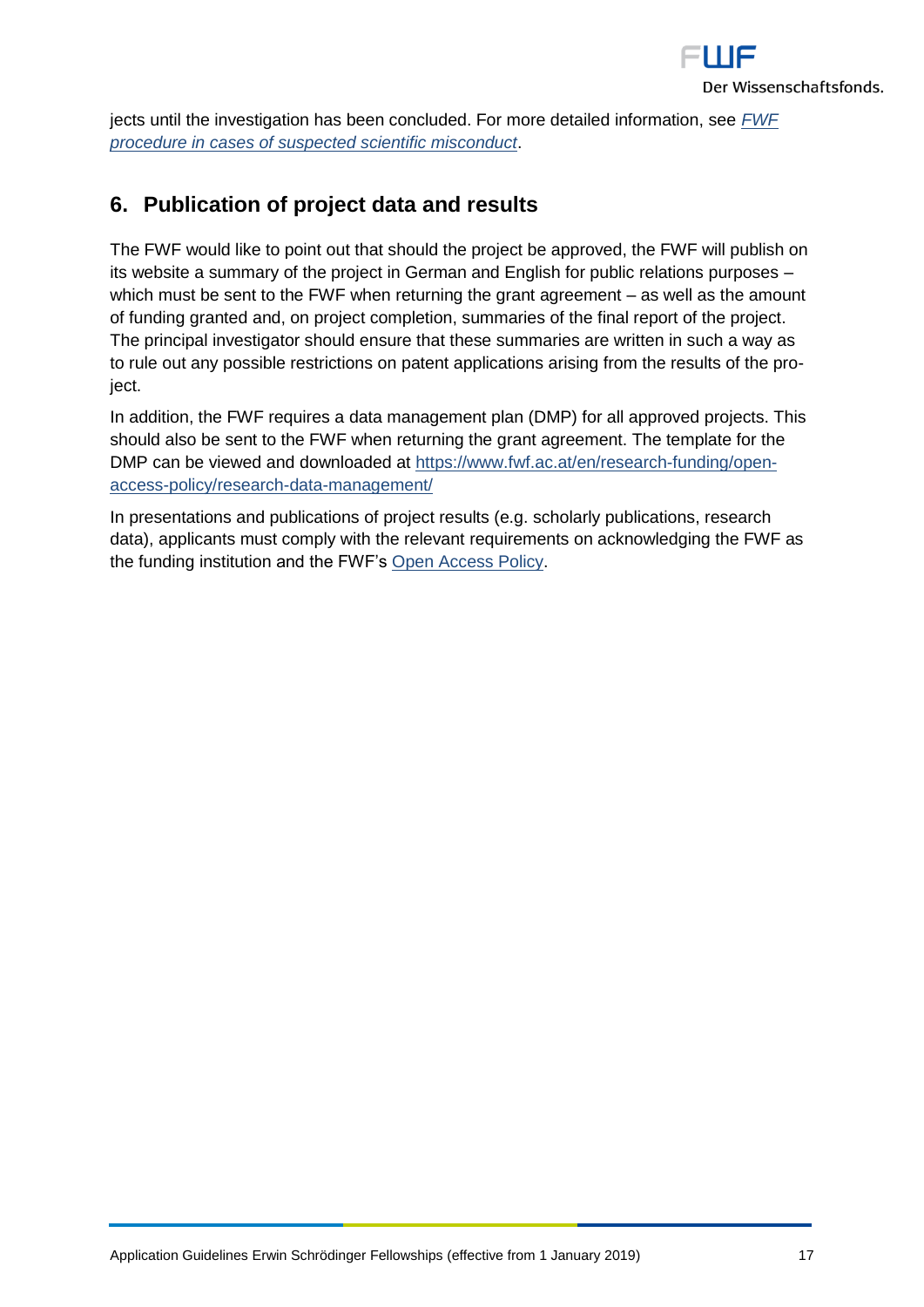

# <span id="page-17-0"></span>**APPENDIX: Notes and questions for reviewers in the Erwin Schrödinger funding programme <sup>8</sup>**

In all of its programmes, the FWF actively supports equal opportunities and equal treatment. The review of an application must not put applicants at a disadvantage for non-researchrelated reasons such as age, gender, etc. For example, the review of applications should not focus on the applicant's actual age, but on the relation between the applicant's previous research achievements and the length of his/her research career. For the FWF, equal opportunities also means taking into account any unavoidable delays in applicants' research careers that have led to publication gaps, less time spent abroad, etc. (e.g., due to wellfounded, extended qualification periods; time spent raising children; long-term illness; caring for relatives; etc.).

In writing your review, please keep in mind that your comments in the first section of the review will be forwarded to the applicant and, where applicable, other reviewers, in an anonymous way.

The FWF would like to point out that the length and the form of the project proposal must fulfil the form requirements<sup>9</sup> of the FWF, and therefore we ask that you keep these restrictions in mind when writing your review.

The FWF is obligated to ensure the best possible use of public-sector funds for basic research according to scientific/scholarly research criteria. We therefore ask you to comment on the following aspects of the application in Section 1a. What are the specific strengths of the project? Does it have weaknesses, and if so, what are they?

#### **Section 1a (forwarded to the applicant in its entirety):**

- 1) Level of originality or scientific/scholarly innovation of the application
- 2) Scientific/scholarly quality of the proposal
- 3) Approach/methods and feasibility of the proposal
- 4) Academic qualification of the applicant (based on her/his academic age)
- 5) Suitability of the chosen host and the hosting foreign research institution
- 6) Importance of the fellowship for the career development of the applicant and the contribution of the acquired know-how to the Austrian research sector (achieving the aims of the funding programme)
- 7) Additional aspects:

 $\overline{a}$ 

a) Ethical aspects

<sup>8</sup> Further information on the FWF's corporate policy and mission or the application guidelines for the Erwin Schrödinger Fellowships can be found on our website at: [\(https://www.fwf.ac.at/en/about-the-fwf/corporate](https://www.fwf.ac.at/en/about-the-fwf/corporate-policy/)[policy/](https://www.fwf.ac.at/en/about-the-fwf/corporate-policy/) an[d https://www.fwf.ac.at/en/research-funding/fwf-programmes/schroedinger-programme/\)](https://www.fwf.ac.at/en/research-funding/fwf-programmes/schroedinger-programme/)

<sup>9</sup> Form requirements: Project description incl. figures, tables and list of abbreviations no more than 20 pages; list of literature cited , no more than 5 pages; academic CV and description of previous research achievements incl. the 10 most important publications, no more than 3 pages.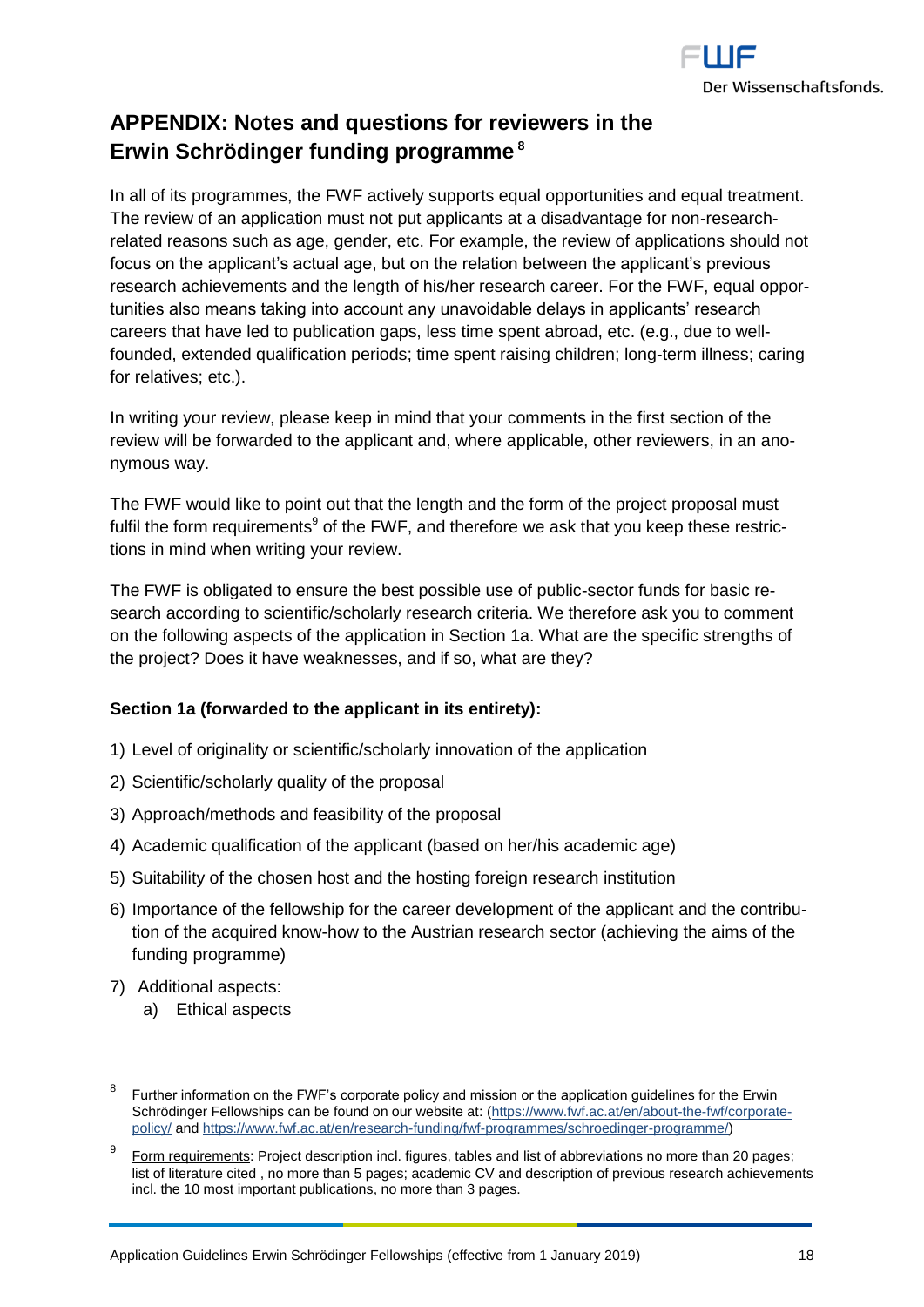

- b) Sex-specific and gender-related aspects
- 8) Overall evaluation with consideration of the key strengths and weaknesses. Please give a clear recommendation for or against funding a project.

#### **Section 1b (optional remarks to the applicant)**

Reviewer's recommendations to the applicants for implementing the project (in the case of approval). The recommendations made here generally should not play a role in the funding decision.

#### **Section 2 (confidential remarks to the FWF)**

Other comments intended solely for the FWF.